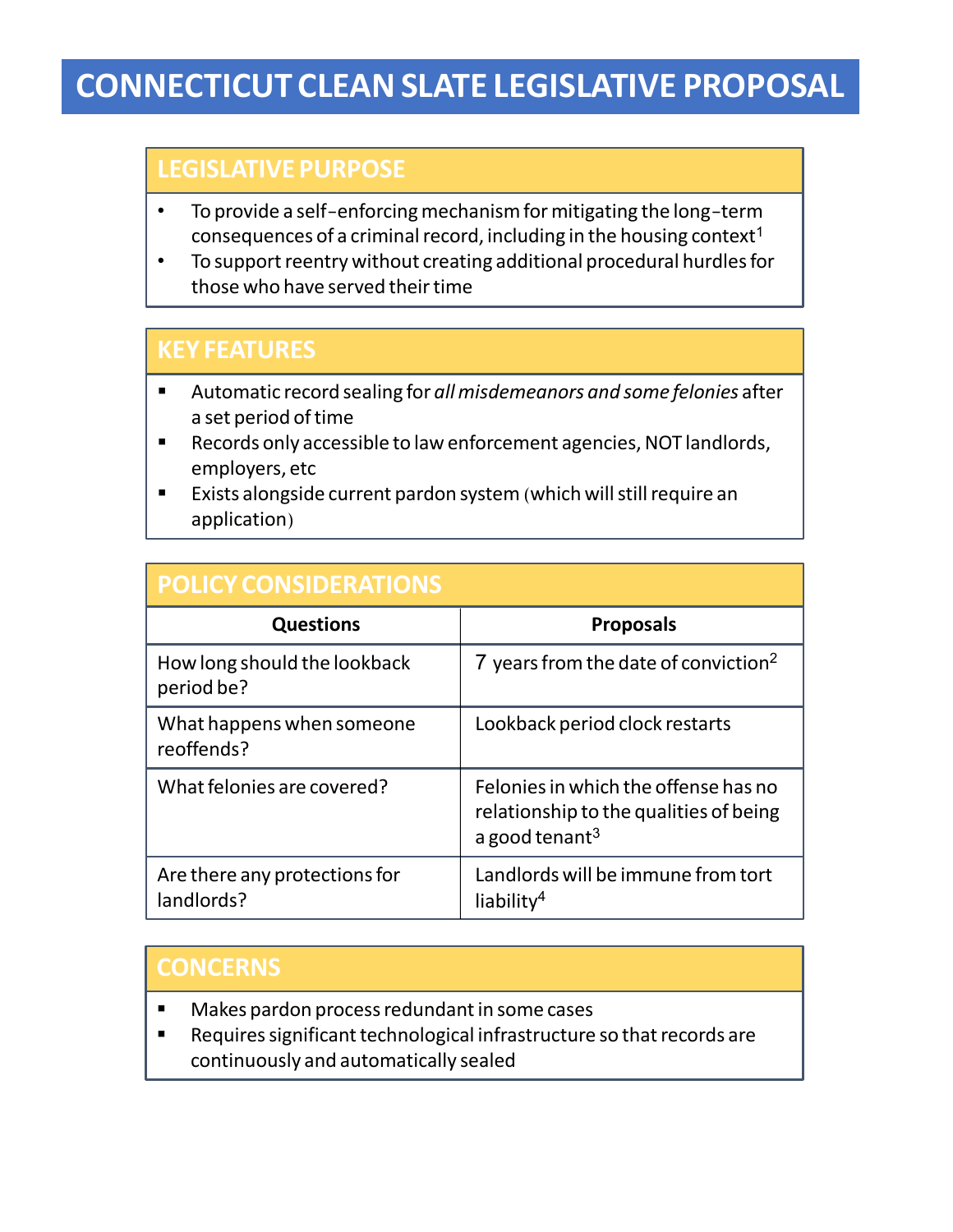| <b>EVIDENCE FROM OTHER JURISDICTIONS</b> |                                                                                                                                                                                                                                                                                                                                                                                                                                                                                                                                                                                                                                                                                                                                                                                                                                                                                      |  |
|------------------------------------------|--------------------------------------------------------------------------------------------------------------------------------------------------------------------------------------------------------------------------------------------------------------------------------------------------------------------------------------------------------------------------------------------------------------------------------------------------------------------------------------------------------------------------------------------------------------------------------------------------------------------------------------------------------------------------------------------------------------------------------------------------------------------------------------------------------------------------------------------------------------------------------------|--|
| City/State                               | Law/Policy                                                                                                                                                                                                                                                                                                                                                                                                                                                                                                                                                                                                                                                                                                                                                                                                                                                                           |  |
| PA                                       | Clean Slate Law (enacted 2018) <sup>5</sup><br>Record sealing automatic 10 years after conviction<br>Individuals eligible for automatic sealing include those<br>п<br>with:<br>a conviction for a misdemeanor of the second or<br>third degree;<br>a conviction for a misdemeanor punishable by<br>$\blacksquare$<br>imprisonment of no more than two years where<br>the person has no conviction within the past ten<br>years for any offense punishable by<br>imprisonment of one or more years and if<br>completion of each court-ordered financial<br>obligation of the sentence has occurred<br>In cases that do not qualify for automatic sealing,<br>individuals may be eligible to petition the trial court for<br>the same benefit<br>Employers are immune from tort liability for criminal<br>acts by employees who had their records sealed under<br>the law <sup>6</sup> |  |

- 1. For general background on Clean Slate initiatives, see https://cleanslatecampaign.org/.
- 2. The most recent research demonstrates that the likelihood of an individual with a criminal record reoffending diminishes over time, and the rate at which it diminishes is related to the age of the individual at the time of the initial offense. According to Alfred Blumstein and Kiminori Nakamura, those "arrested when they were 18 years old had the same arrest rate 7.7 years later as a sameaged individual in the general population. In contrast, those whose first arrest occurred at age 16 [had the same arrest rate as] a same-aged individual in the general population 8.5 years later, and individuals who were first arrested at age 20 [had the same arrest rate as a same-aged individual in the general population<sup>1</sup> 4.4 years after their first arrest." Alfred Blumstein and Kiminori Nakamura , *'Redemption ' in an Era of Widespread Criminal Background Checks*, 263 National Institute ofJustice Journal 10, 12-13 (2009).
- 3. As guidance for which felonies to exclude from consideration, see the Housing Authority of New Haven's lookback period chart (Appendix A) for assessing applicants with criminal records. The chart was generated by the Housing Authority in cooperation with the New Haven Legal Assistance's Reentry Clinic. Certain felonies – including those in which the underlying crime provides little evidence ofthe applicant's qualification as a tenant – are not considered .
- 4. Connecticut statutes and caselaw are ambiguous on the nature of landlord liability for the criminal conduct of a tenant. This feature will ensure that landlords are not liable for any dangerous conduct of tenants related solely to their sealed criminal records. Importantly,this does not effect a landlord'sstandard obligation tomaintain a safe environment and take action against problematic tenants.
- 5. 2017 PAH.B. 1419
- It is notable that Pennsylvania's law only includes tortimmunity for employers, not landlords. We propose including tortimmunity for landlords and are open to considering whether such liability should extend to employers.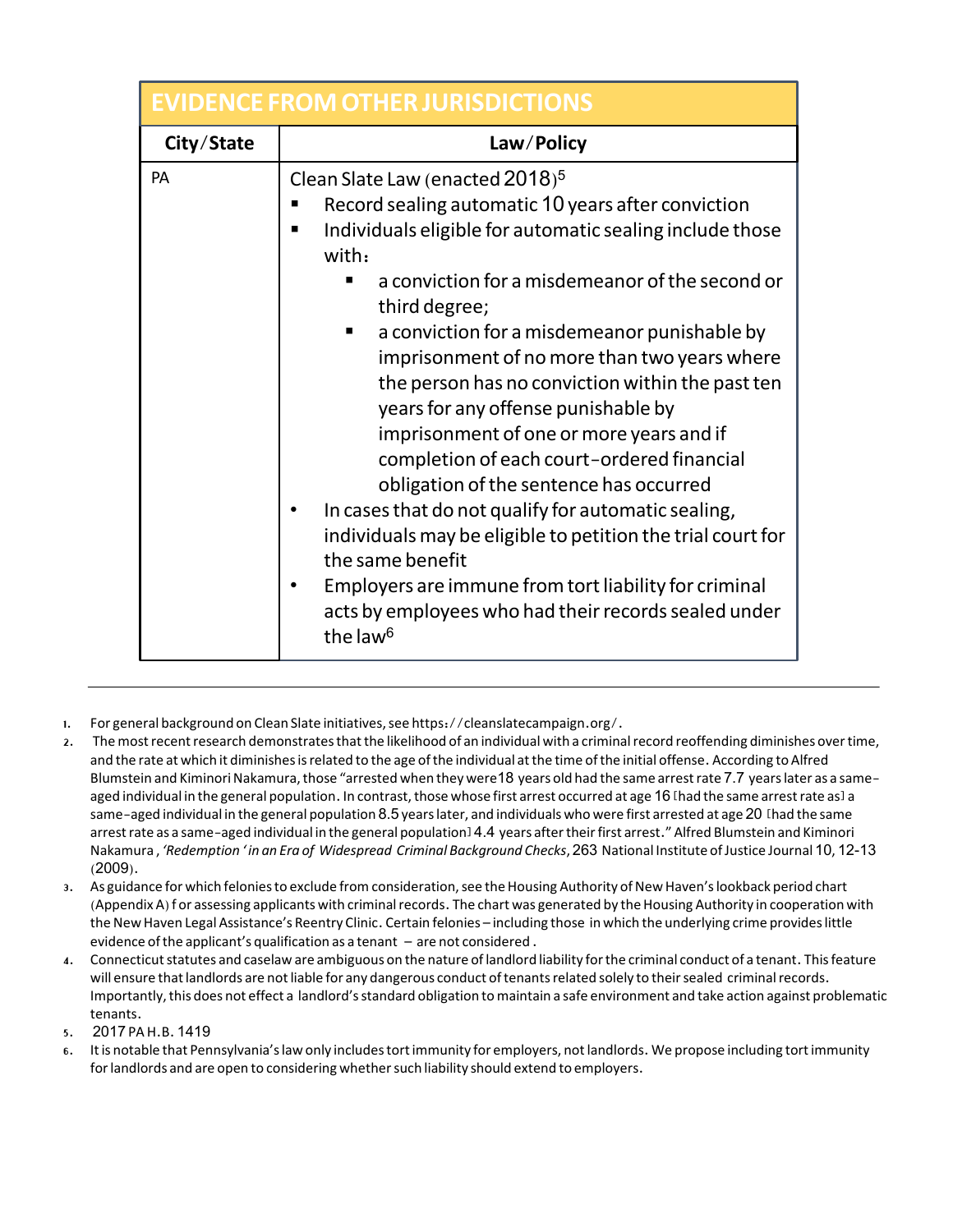# **"BANTHE BOX"**: **HOUSINGLEGISLATIVE PROPOSAL**

### **LEGISLATIVE PURPOSE**

- To provide individualized review for housing applicants with criminal records
- To incorporate a model from the employment context into the housing context

#### **KEY FEATURES**

- **E** Landlords may ONLY consider crimes that have been committed within the last 7 years,<sup>1</sup> and ONLY after a conditional offer of housing has been made
- The conditional offer may be rescinded due to a criminal record ONLY after an individualized assessment has been conducted and reasons have been offered
- **•** The individualized assessment must provide the applicant an opportunity to be heard either in person or in writing

| <b>POLICY CONSIDERATIONS</b>                                           |                                                                                                                                                                                                                      |  |
|------------------------------------------------------------------------|----------------------------------------------------------------------------------------------------------------------------------------------------------------------------------------------------------------------|--|
| <b>Questions</b>                                                       | <b>Proposals</b>                                                                                                                                                                                                     |  |
| What criteria should landlords use<br>In the individualized assessment | Nature of the offense<br>٠<br>Age of applicant at time of offense<br>٠<br>Relationship between offense and<br>٠<br>qualification for being a good tenant<br>Mitigating circumstances (evidence of<br>rehabilitation) |  |
| How can applicants challenge a wrongful<br>denial?                     | Private enforcement through CHRO                                                                                                                                                                                     |  |
| Are there any protections for landlords?                               | Landlords will be immune from tort<br>liability <sup>2</sup>                                                                                                                                                         |  |

#### **CONCERNS**

- § Shifts assessment burden to landlords
- May require aggressive private enforcement/punishment to deter landlords from making wrongful denials